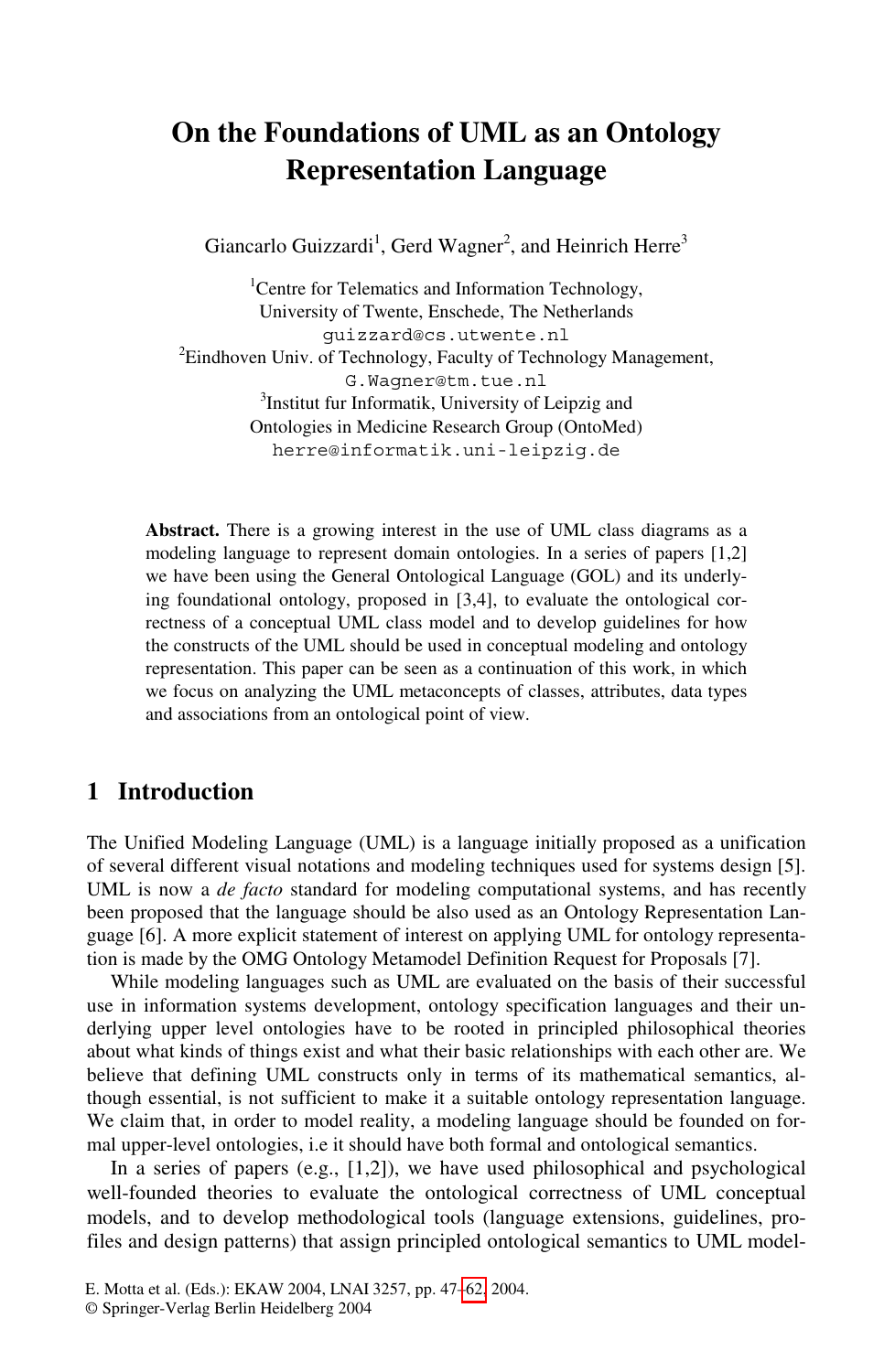ing constructs. In [1], we focus on the analysis of the representation of *part-whole* (*mereological*) relations in UML and propose necessary extensions to the language to represent ontologically distinct sorts of parthood. While in [2], we present a theory of universals, which are then used to propose a *UML profile* representing different types of classifiers. This paper is a continuation of this work, focusing on the most basic ontology representation constructs, namely *classes*, *attributes*, *data types* and *associations*. Our main objective is to use a philosophically sound foundational ontology to provide: (i) an interpretation of UML constructs in terms of ontological categories and relations; (ii) principles for how these constructs should be used for ontology representation; (iii) guidelines to evaluate the ontological correctness of a conceptual UML class model representing a domain ontology.

The remaining of this article is structured as follows: section 2 presents a selection of concepts from a foundational ontology that form the theoretical basis of the analysis conducted in this paper. The theory is further used in section 3 to examine the UML metaconcepts of class, attributes, data type and associations from an ontological point of view. Section 4 provides some final considerations.

# **2 Background: Ontological Categories**

Figure 1 depicts some of the basic elements of the foundational ontology, which will be referenced throughout this work. This ontology represents a version of the General Formal Ontology (GFO) underlying the language GOL as presented in [3,4]. The General Ontology Language (GOL) and GFO are under development as part of the OntoMed (Ontologies in Medicine) Research Group at the University of Leipzig. The GOL project was launched in 1999 as a collaborative effort between philosophers, linguists and other cognitive scientists and computer and information scientists with the aim to, on one hand, construct a formal framework for building models and representing complex structures of the world, and, on the other hand, at the development and implementation of domain-specific ontologies in several fields, especially medical sciences. GFO has been proven insightful in providing a principled foundation for analyzing and extending conceptual modeling and ontology representation languages and constructs [1,8].

Due to our objectives in the scope of this paper, we focus our discussion on a limited subset of the categories comprising GFO, which are briefly explained in the following subsections. For a complete and detailed presentation of GOL and GFO, one should refer to [3,4]. For a comparison between GFO and other upper-level ontologies, such as the IEEE Standard Upper Ontology, KIF, Sowa, Russel and Norvig and LADSEB (that can be considered a preliminary version of DOLCE [10]), one should refer to [3].

## **2.1 Sets and Urelements**

A fundamental distinction in this ontology is between the categories of urelements and sets. We assume the existence of both urelements and sets in the world. Urelements are entities which are not sets. They form an ultimate layer of entities without any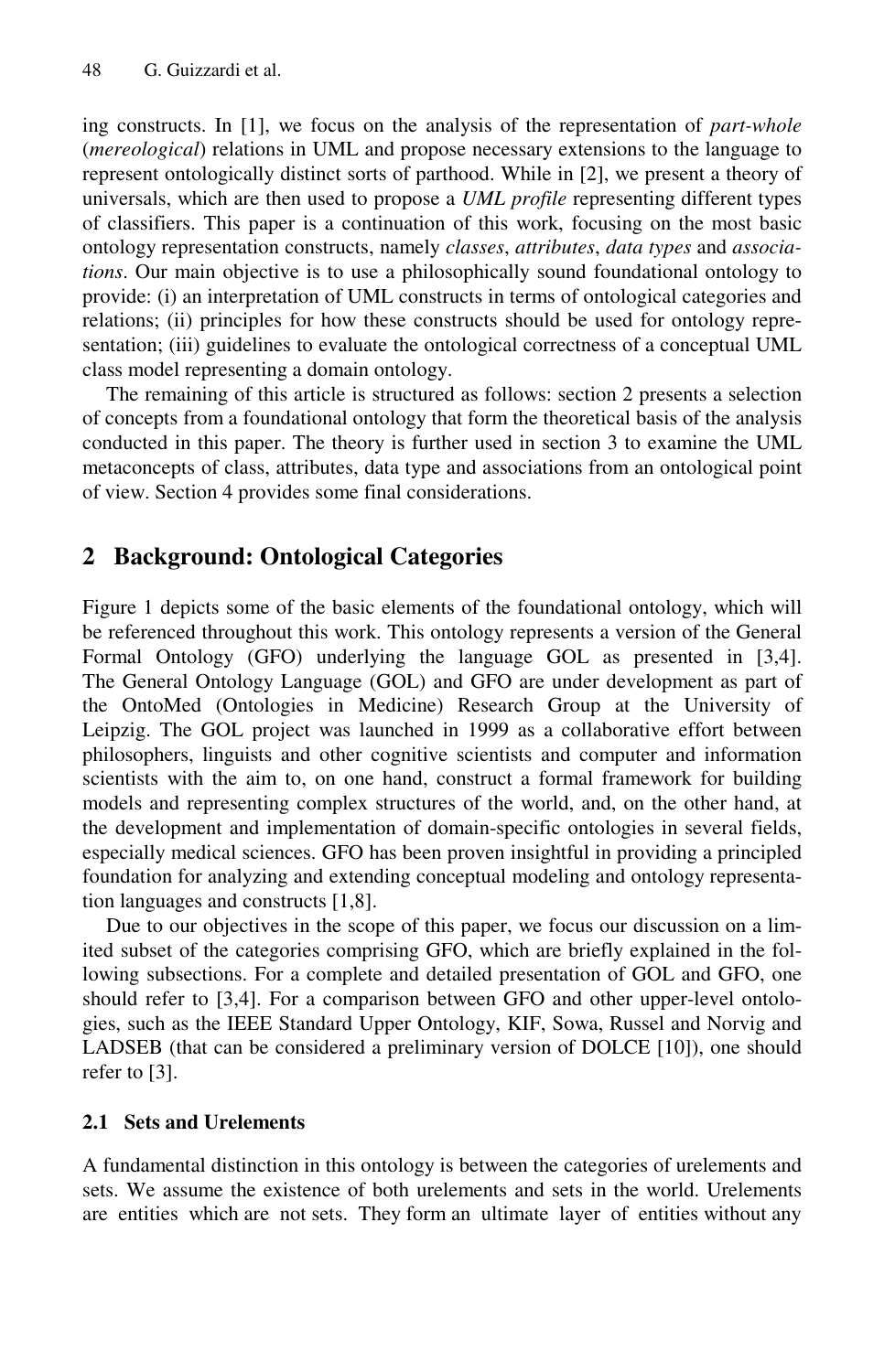

Fig. 1. Taxonomy of a fragment of GFO as a UML/MOF metamodel

set-theoretical structure in their build-up. Neither the membership relation nor the subset relation can unfold the internal structure of urelements. In GFO, urelements are classified into two disjoint categories of individuals and universals. Individuals are further classified in substance and moments.

### **2.2 Substance**

Substances are individuals that can exist by themselves; this implies that a Substances is existentially independent from other individuals. Existential independence was introduced by E. Husserl: An individual A is existentially independent from an individual B if and only if it is logically possible for A to exist even if B does not exists. Examples of Substances include ordinary mesoscopic objects such as a dog, a house, a hammer, a car, Alan Turing and The Rolling Stones but also the so-called Fiat Objects [11] such as the North-Sea and its proper-parts, postal districts and a non-smoking area of a restaurant.

### **2.3 Moment**

The word *Moment* is derived from the german *Momente* in the writings of Husserl and it denotes, in general terms, what is sometimes named *trope*, *abstract particular*, or *individualized property*. Therefore, in the scope of this work, the word bears no relation to the notion of time instant in ordinary parlance. *Moments* are individuals, which can only exist in other individuals (in the way in which, for example an electrical charge can exist only in some conductor). In other words, we can say that moments are *existentially dependent* on other individuals. The category of moments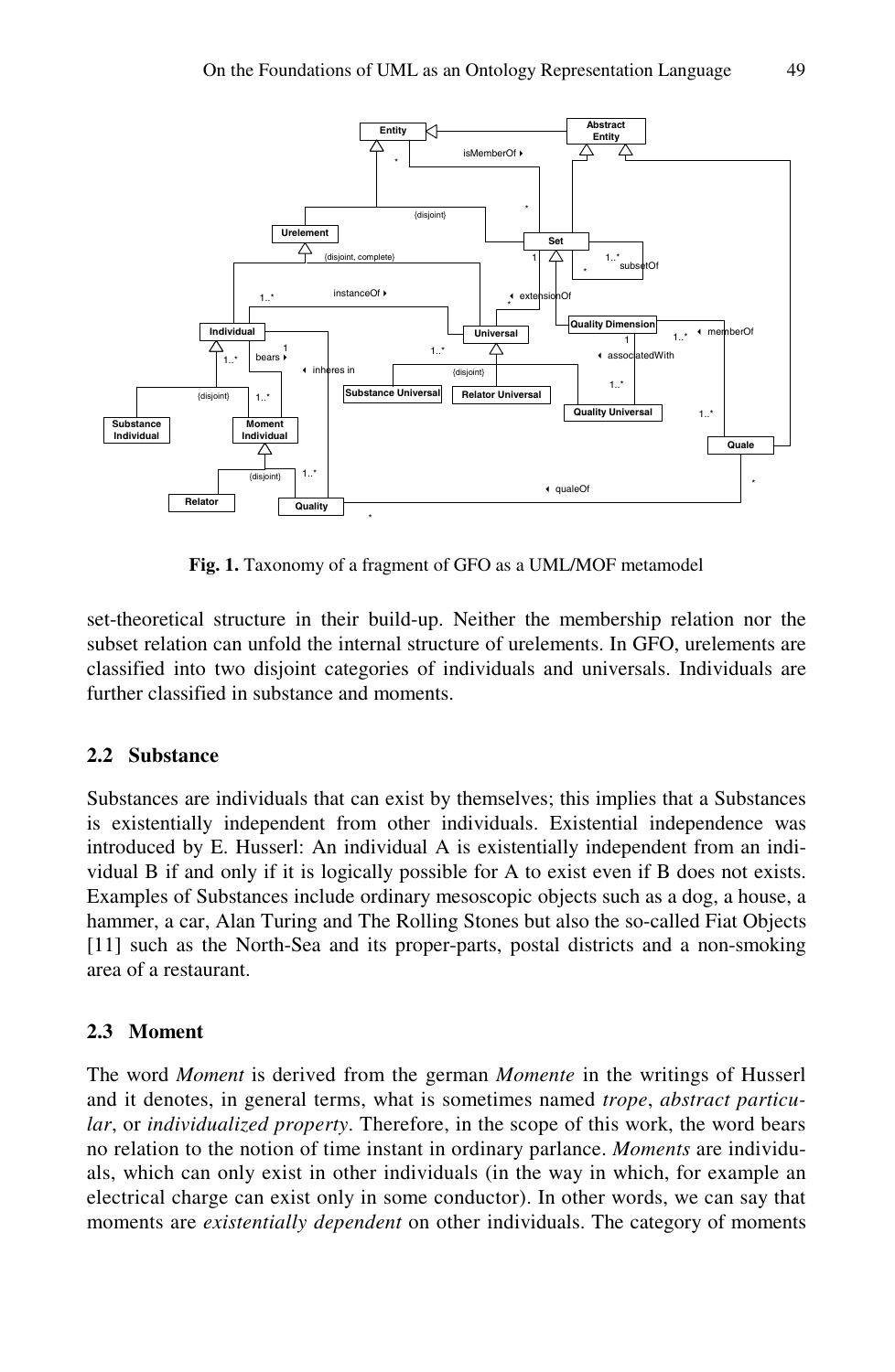includes: (i) *qualities*: moments that are dependent on one single individual (an individual color or weight, an electric charge); (ii) *relators* (or relational moments): existentially dependent on a plurality of individuals such as a kiss, a handshake, a covalent bond, but also social objects such as a flight connection, a purchase order and a commitment or claim. The inherence relation  $i$  – sometimes called ontic predication – glues moments to the substances which are their bearers. For example it glues your smile to your face, or the charge in a specific conductor to the conductor itself. In our framework we adopt the so-called adopt non-migration principle [3]: it is not possible that an intrinsic moment *m* inheres in two different substances *a* and *b*. As a consequence, if we have two particular substances *a* (a red apple) and *b* (a red car), and two moments  $m_1$  (particular redness of *a*) and  $m_2$  (particular redness of *b*), we consider  $m_1$ and  $m<sub>2</sub>$  to be different individuals, although perhaps qualitatively indistinguishable. What does it mean then to say that *a* and *b* have the same color? In conformance with DOLCE [10], we distinguish between the color of a particular apple (its quality) and its 'value' (e.g., a particular shade of red). The latter is named *quale*, and describes the position of an individual quality within a certain *quality dimension*. The notions of *quality dimension* is discussed as follows.

## **2.4 Quale, Quality Dimension and Quality Domain**

An attempt to model the relation between qualities and their representation in human cognitive structures is presented in the theory of conceptual spaces developed by the Swedish philosopher and cognitive scientist Peter Gardenfors [9]. The theory is based on the notion of *quality dimension*. The idea is that for each perceivable or conceivable quality type there is an associated quality dimension in human cognition. For example, *height* and *mass* are associated with one-dimensional structures with a zero point isomorphic to the half-line of nonnegative numbers. Other qualities, such as color and taste, are represented by several dimensions. For instance, taste can be represented as tetrahedron space comprising the dimensions of saline, sweet, bitter and sour.

Gardenfors distinguishes between *integral* and *separable* quality dimensions: *"certain quality dimensions are integral in the sense that one cannot assign an object a value on one dimension without giving it a value on the other. For example, an object cannot be given a hue without giving it a brightness value…Dimensions that are not integral are said to be separable, as for example the size and hue dimensions."* [9, p. 24]. He then defines a *quality domain* as *"a set of integral dimensions that are separable from all other dimensions*" [9, p. 26]. Finally, he defends the idea that quality domains are endowed with certain structures (topological or ordering structures) that constrain the relations between its constituting dimensions. In his framework, the perception or conception of a quality individual can be represented as a point a in a quality domain. In accordance with DOLCE [10], this point is named here a *quale*.

An example of a quality domain is the set of integral dimensions related to color perception. A color quality *c* of an apple *a* takes its value (quale) in a threedimensional color domain constituted of the dimensions hue, saturation and brightness. Figure 2 depicts the geometric space generated by the three quality dimensions that form this domain. One should notice that this structure constraints the relation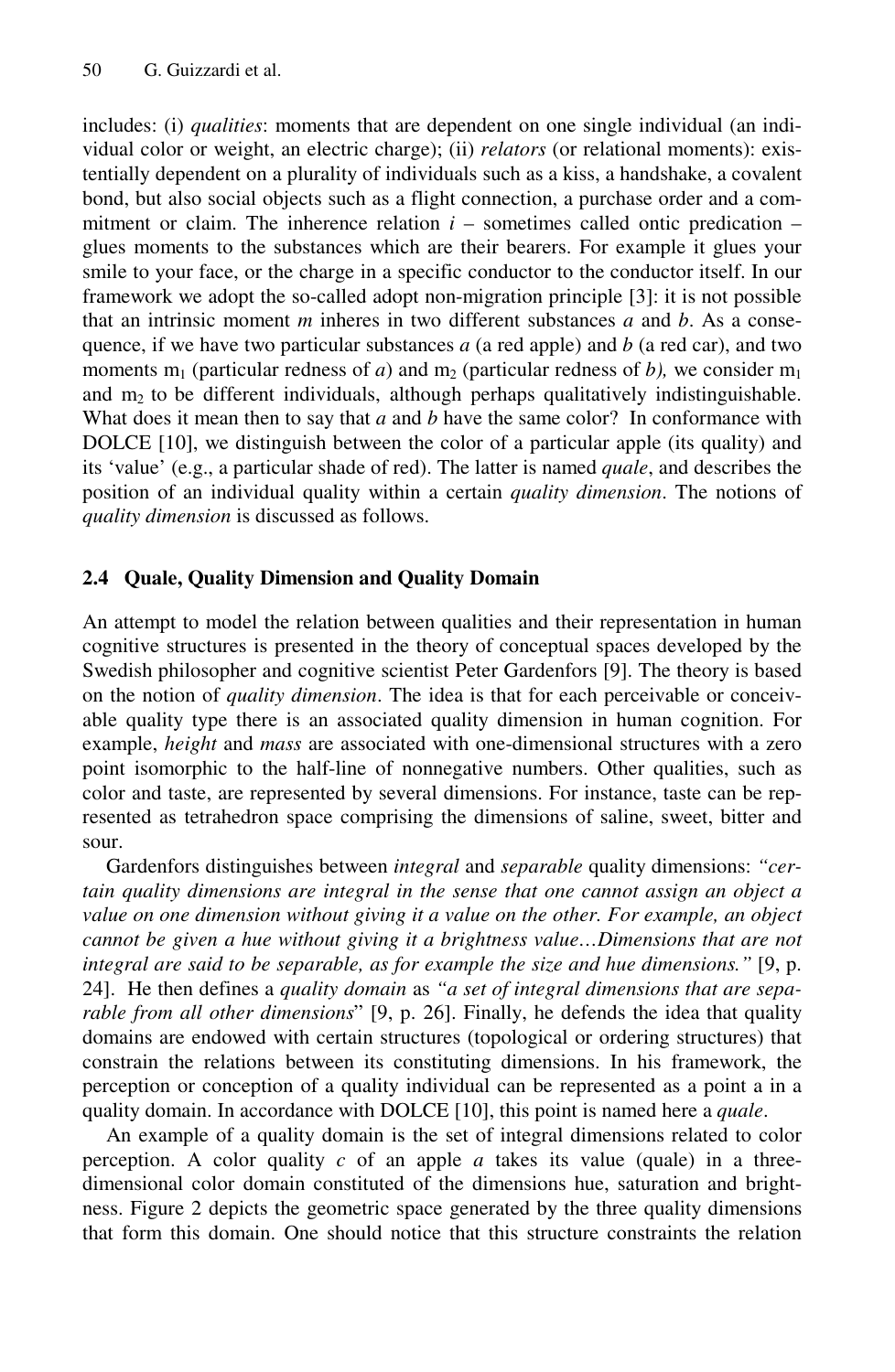between some of these dimensions. In particular, saturation and brightness are not totally independent, since the possible variation of saturation decreases as brightness approaches the extreme points of black and white, i.e., for almost black or almost white, there can be very little variation in saturation.

The position defended here is that the notion of a quality domain (and the constraints relating different quality dimensions captured in its structure) can provide a sound basis for the domain ontology representations of the corresponding quality universal, constraining the possible values that its attributes can assume. This point is discussed and illustrated in section 3.2. We adopt here as a quality domain any collection of integral quality dimensions regardless if these dimensions are physically, theoretically or socially motivated.



**Fig. 2.** The quality dimensions of hue, saturation and brightness forming the color splinter [9]

Gardenfors also advocates that, from a metaphysical point of view, quality dimensions and the relations between them as well as quality domains are *"theoretical entities that can be used to explain and predict various empirical phenomena concerning concept formation"* [9, p. 31], i.e., abstract entities. For the purpose of this article we also take qualia to be abstract entities and represent quality dimensions as sets of *qualia* (see fig. 1). For instance, the *mass* dimension can be represented as a subset the set of Real numbers (respecting the same axiomatization) and the *hue* dimension can be represented as an enumeration of color qualia augmented with a set of formal relations between its member qualia (e.g. *complementaryOf* and *closeTo*). A quality domain is thus defined as a subset of the cross-product between its constituent integral quality dimensions (e.g. ColorDomain  $\subset$  HueDimension  $\times$  SaturationDimension  $\times$ BrightnessDimension). The formation rule for the tuples that are members of a quality domain must obey the constraints that relate its quality dimensions.

We adopt here the formal relations  $assoc(x, y)$ , with the meaning "quality dimension" x is associated with quality universal y, and,  $ql(x,y)$  that represents that relation between a quality individual *y* and its quale *x*. Among others, the following axiom is stipulated for these relations: if  $x$  is the quale of  $y$  then  $x$  must be a member of the quality dimension associated with the universal of which *y* is an instance or, formally,  $\forall$ **x,y** *a* $l$ (**x,v**) $\rightarrow$   $\exists$ **z** (**y**:**z**)  $\land$   $\exists$ **w** *assoc*(**w,z**)  $\land$  (**x** $\in$ **w**).

 In sum, if we have two particular substances *a* (a red apple) and *b* (a red car), and two moments  $m_1$  (particular redness of *a*) and  $m_2$  (particular redness of *b*). When saying that *a* and *b* have the same color, we mean that their individual color qualities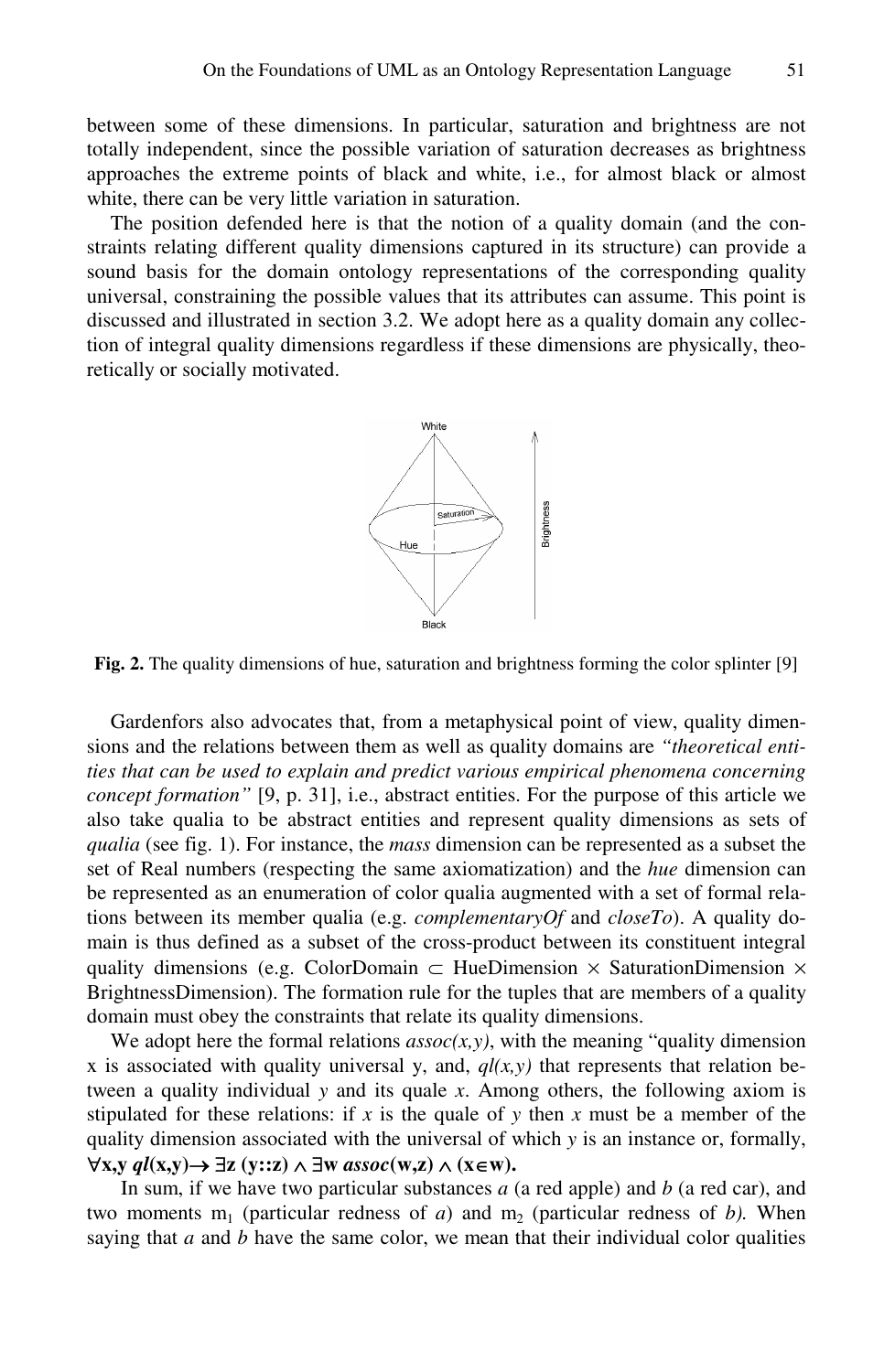$m_1$  and  $m_2$  are different, however, they can both be mapped to same point in the color quality domain, i.e., they have the same quale. The relation between a substance, one of its qualities and the associated quale is illustrated in figure 3.



**Fig. 3.** Substances, qualities and qualia

#### **2.5 Universals**

A universal is a space-time independent pattern of features, which can be realized in a number of different individuals. Every individual instantiate at least one universal. Consequently, we account for the existence of Substantial Universals, Quality Universals, Relational Universals and so forth.

We use the symbol :: to denote the instantiation relation, a basic formal relation defined to hold between individuals (first argument) and universals (second argument). Hence, when writing  $x::U$  we mean that x is an instance of U or that x has the property of being a U. For example, x can be a molecule of DNA and *u* a pattern of features shared by all exactly similar molecules, where the notion of exact similarity is determined by the granularity and point of view of genetic science.

In this article, two universals which of particular interest are *quality universals*, such as color and weight, and *relational universals*, such as flight connection ('…is connected with…') or purchase ('…purchases…from…'). Every universal has an intension which, in our approach, is captured by means of an axiomatic specification, i.e. a set of axioms that may involve a number of other universals representing its essential properties. A particular form of such a specification of a universal *U*, called elementary specification, consists of a number of universals  $U_1, \ldots, U_n$  and corresponding functional relations  $R_1$ , ..., $R_n$  which attach instances from the  $U_i$  to instances of  $U$ , expressed by the following axiom:

$$
\forall a \ (a::U \rightarrow \exists e_1...\exists e_n \bigwedge\nolimits_{i\leq n} (e_i::U_i \wedge R_i(a,e_i)))
$$

The universals  $U_1, \ldots, U_n$  used in an elementary specification are called features. A special case of an elementary specification is a quality specification where  $U_1, \ldots, U_n$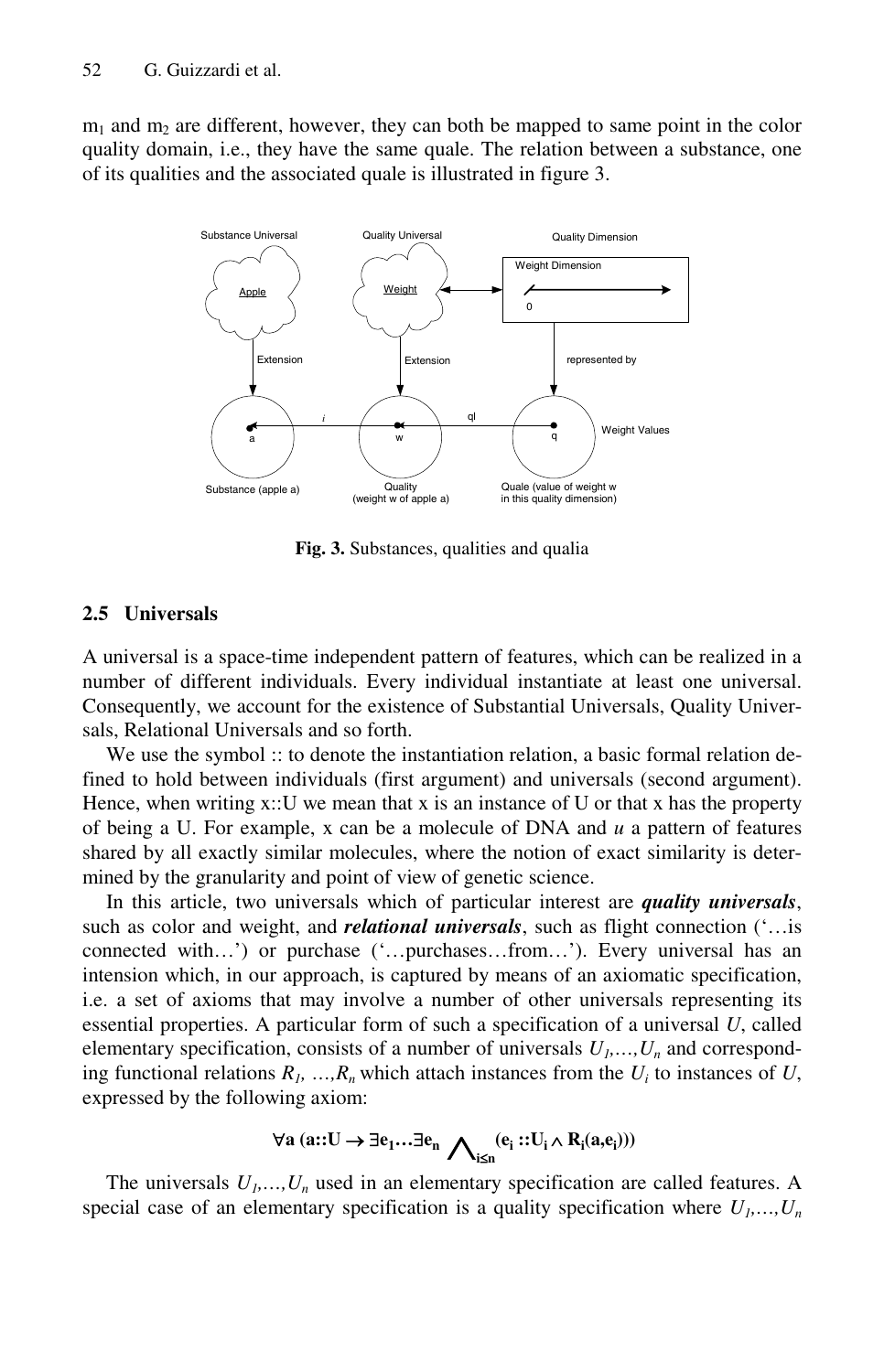are quality universals, the instances of  $U$  are substances and  $R_i$  represents the formal inherence relation *i* .

#### **2.6 Relations and Relators**

Relations are entities which glue together other entities. We divide relations into two broad categories, called *material* and *formal*. Formal relations hold between two or more entities directly without any further intervening individual. Examples of formal relations are: 5 *is greater than* 3, this day is *part-of* this month, and N *is subset of* Q but also the relations of instantiation (::), inherence (*i*), quale of a quality (*ql*), *assoc*, *dependence*, among others. In principle, the category of formal relations includes those relations that form the mathematical superstructure of our framework [1,3]. However, we also classify as formal those domain relations that exhibit similar characteristics, i.e. those relations of comparison such as *is taller than*, *is older than*, *know more greek than*. As pointed out in [12], the entities which are immediate relata of such relations are not substances but moments. For instance, the relation *heavier-than* between two atoms is a formal relation which holds directly as soon as the relata (atoms) are given. The truth-value of a predicate representing this relation depends solely the atomic number (intrinsic moment) of each atom and the material content of *heavier-than* is as it were distributed between the two relata.

Material relations, conversely, have material structure on their own and include examples such as kisses, conversations, fights and commitments. The relata of a material relation are mediated by individuals which are called *relators*. Relators are individuals with the power of connecting entities; a flight connection, for example, is a relator that connects airports, an enrollment a relator that connects a student with an educational institution. For the purpose of this article we define a relator simply as an *individual* r which is one-sidedly existentially dependent on two or more individuals x and y, discrete from r and from each other; r is said to *relate* x to y [12]. The notion of relators is supported in several works in the philosophical literature [4,8,12] and, the position advocated here is that, relators play an important role in answering questions of the sort: what does it mean say that John is married to Mary? Why is it true to say that Bill works for Company X but not for Company Y?

A relator universal is a universal whose instances are relators. If r connects the entities  $a_1,...,a_n$ , then this yields a new individual which is denoted by  $\langle r: a_1,...,a_n \rangle$ . Individuals of this latter sort are called material facts. For every relator universals R there exists a set of facts, denoted by *facts*(R), which is defined by the instances of R and their corresponding arguments. We assume the axiom that for every relator universal R there is a factual universal F(R) whose extension equals the set *facts*(R). The factual universal  $F(R)$  is the basis for the material relation  $R(F)$  whose instances are n-tuples of entities.

In general, a relation universal R(F) can thus be defined as follows. Let  $\phi(a_1,...,a_n)$ denote a condition on the individuals  $a_1, \ldots, a_n$ 

$$
[a_1...a_n]\hbox{:}\ R(F)\left(U_1...U_n\right)\leftrightarrow\bigwedge\nolimits_{i\,\leq\,n} a j \hbox{:}\ U\hbox{:}\ \wedge \phi\left(a_1...a_n\right)
$$

A relation is called *material* if there is a relator universal *R* such that the condition  $\phi$  is obtained from R as follows:  $\phi$ ( $a_1...a_n$ )  $\leftrightarrow \exists k$  ( $k::R \wedge \langle k:a_1...a_n\rangle::F(R)$ ).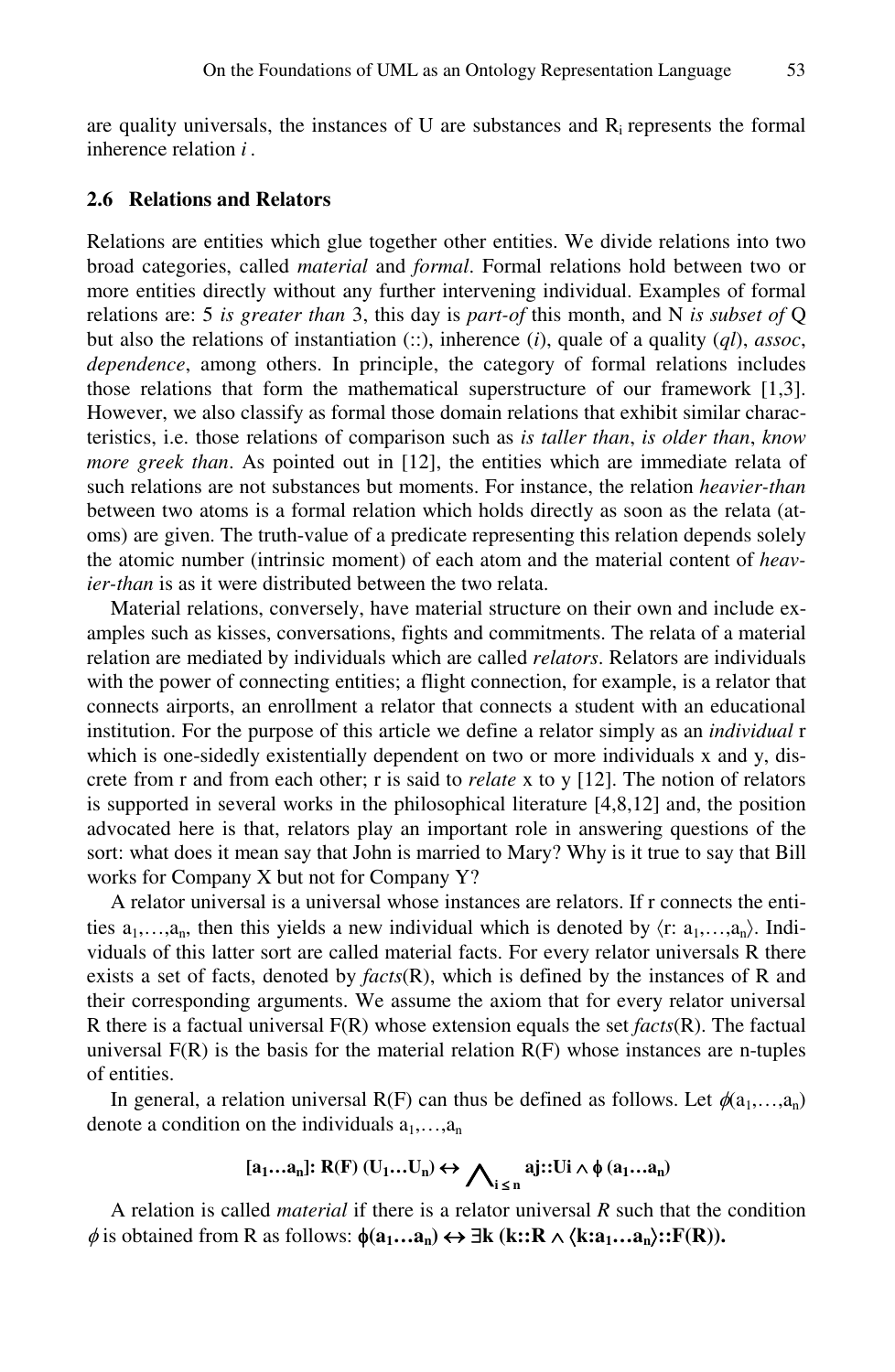Otherwise, R(F) is a formal relation whose instances are formal facts of the form  $\langle R(F):a,b\rangle.$ 

**Example:** Let *Conn* be binary relator universal whose instances are individual flight connections. Then we may form a factual universal  $F_{Conn} = F(Conn)$  having the meaning "An airport *X* is connected to a airport *Y*" whose instances are all facts of the form ¢*c*: a,b² where c is an individual flight connection and a,b are individual airports. A relation universal  $R_{connected-to} = R(F_{Conn})$  is defined as such that its instances are pairs of the form [a,b].

# **3 Ontological Foundations for UML Class Diagrams**

In the sequel, we refer to the *OMG UML Superstructure Specification 2.0* [5], when quoting text in italics. For simplicity, we write *UML-ontology* when we mean domain ontology in the form of a *UML class model*. Whenever the context is clear, we omit the name space prefix UML and simply say 'object', 'class', etc., instead of 'UML object', 'UML class', etc.

# **3.1 Classes and Objects**

In the UML specification, *"an object represents a particular instance of a class. It has identity and attribute values."* While in the UML objects are instances of classes, individuals are instances of universals in GFO. A *"Class describes a set of Objects sharing a collection of Features, including Operations, Attributes and Methods, that are common to the set of Objects."* [p. 2-26] *"The model is concerned with describing the intension of the class, that is, the rules that define it. The run-time execution provides its extension, that is, its instances."* [p. 3-35]

We may observe a direct correspondence between universals and classes of a certain kind, as stated in the following principle:

**Principle 1:** In a *UML-ontology*, any universal U of the domain may be represented as a concrete class C<sub>U</sub>. Conversely, for all concrete classes (of a *UML-ontology*) whose instances are basic objects or links (representing individuals), there must be a corresponding universal in the domain.

In a *UML-ontology*, any individual of the domain that is an instance of a universal may be represented as an object (or link) of the class representing the universal. For every universal *U* there is a set *Ext(U)*, called its extension, containing all instances of *U* as elements. Even if two universals  $U_1$  and  $U_2$  have identical extensions (*Ext(U<sub>1</sub>)* =  $Ext(U_2)$ ), they are considered as different universals. As a consequence, we can account for concomitant (co-extensional) universals, such as fluid and viscous and living and mortal but, which clearly have different intentions.

Most classes in a *UML-ontology* represent Substance Universals. This is due to the fact that Substantials are prior to Moments not only from an existential but also from an identification point of view. For example, Schneider [13] claims that moments (tropes) are *identificationally dependent* on substances (objects), i.e., while the latter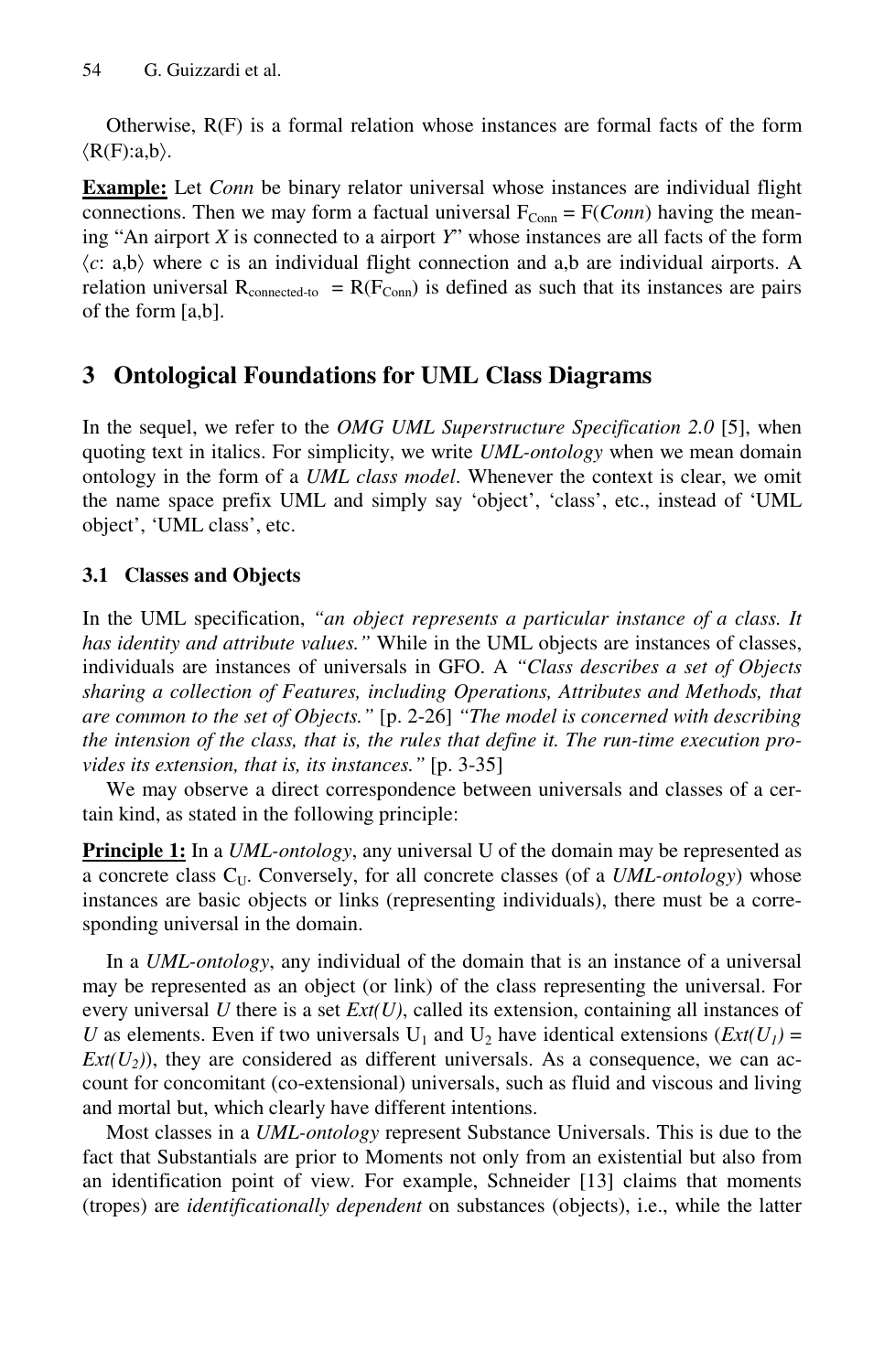can be 'single out on their own', in order to identify a moment *m* of substantial *s*, one has to identify *s* first.

The substances (belonging to the realm of concrete reality) that we talk and think about can be classified in all kinds of ways. We can sort things by color (e.g. creating the class of red things) or by shape (e.g. the class of things with circular form) or by (clusters of) properties that define classes of things such as the classes of elephants, oak trees, cars, europeans and students. One important question that arises at this point is: if things can be classified in a multitude of ways how do we create the conceptual categories used in cognition and language? Can we provide methodological guidelines that assist an ontology designer in evaluating modeling alternatives?

The development of a theory of substance universals that addresses these questions, due to its importance and complexity, cannot be dealt in here and deserves a paper on its own. In [2], we present a philosophically and psychologically well-founded formal theory of substance universals for conceptual modeling which is used to propose: (a) a profile for UML whose elements represent finer-grained distinctions between different types of substance universals; (b) a set of constraints defining the admissible relations between these elements. The categories in this profile provide a foundation for a number of modeling primitives that, albeit often used, are commonly defined in an ad hoc manner in the practice of conceptual modeling and knowledge representation (e.g. kind, phase or state, role, mixin). In the remaining of this paper, non-stereotyped classes that appear in the models represent substance universals.

#### **3.2 Attributes and Data Types**

Suppose that we have an extension of the situation illustrated in figure 3, i.e. a substantial universal *Apple* whose elementary specification contains the features *Weight* and *Color*. Thus, for an instance *a* of Apple there are instances *c* of the quality universal color and *w* of weight both inhering in *a.* The intention of this universal could be represented by the following quality specification:  $\forall a$  (a::Apple  $\rightarrow \exists c \exists w$  (c::Color  $\land$  *i*(c,a))  $\land$  (w::Weight  $\land$  *i*(w,a))).

Associated with *w* there is a quale *q* denoting a particular weight value, i.e. a point in the weight quality dimension such that  $ql(q, w)$  holds. We assume the weight quality domain to be a one-dimensional structures isomorphic to the half-line of nonnegative numbers represented by the set **WeightValue**. The mapping between a substance *a* and its weight quale can be represented by the following function *weight\_in\_grams***: Ext(Apple)**  $\rightarrow$  WeightValue such that *weight\_in\_grams* (x) = {y  $\in$  WeightValue |  $\exists z$ ::Weight *i*(*z*,*x*)  $\land$  *ql*(*y*,*z*)}.

In general, let U be a substance or quality universal and Q be a quality universal. Let E be a quality specification capturing the intention of universal U:  $\forall x (x::U \rightarrow \exists y$  $(y::Q \wedge i(c,a))$ ). If D is a quality dimension associated with Q, we can define the function  $f:Ext(U) \rightarrow D$  (named an *attribute function*) for S such that for every x::U we have that  $f(x) = {y | \exists z: Q \ i(z,x) \land qI(y,z)}$ . Analogous attribute functions can be defined for every quality universal  $Q_i$  in a quality specification of universal  $U'$ .

In the simplest case, quality universals appearing in the quality specification of *U* can be represented in a *UML-ontology* via their corresponding *attribute functions* and associated *quality dimensions* in the following manner: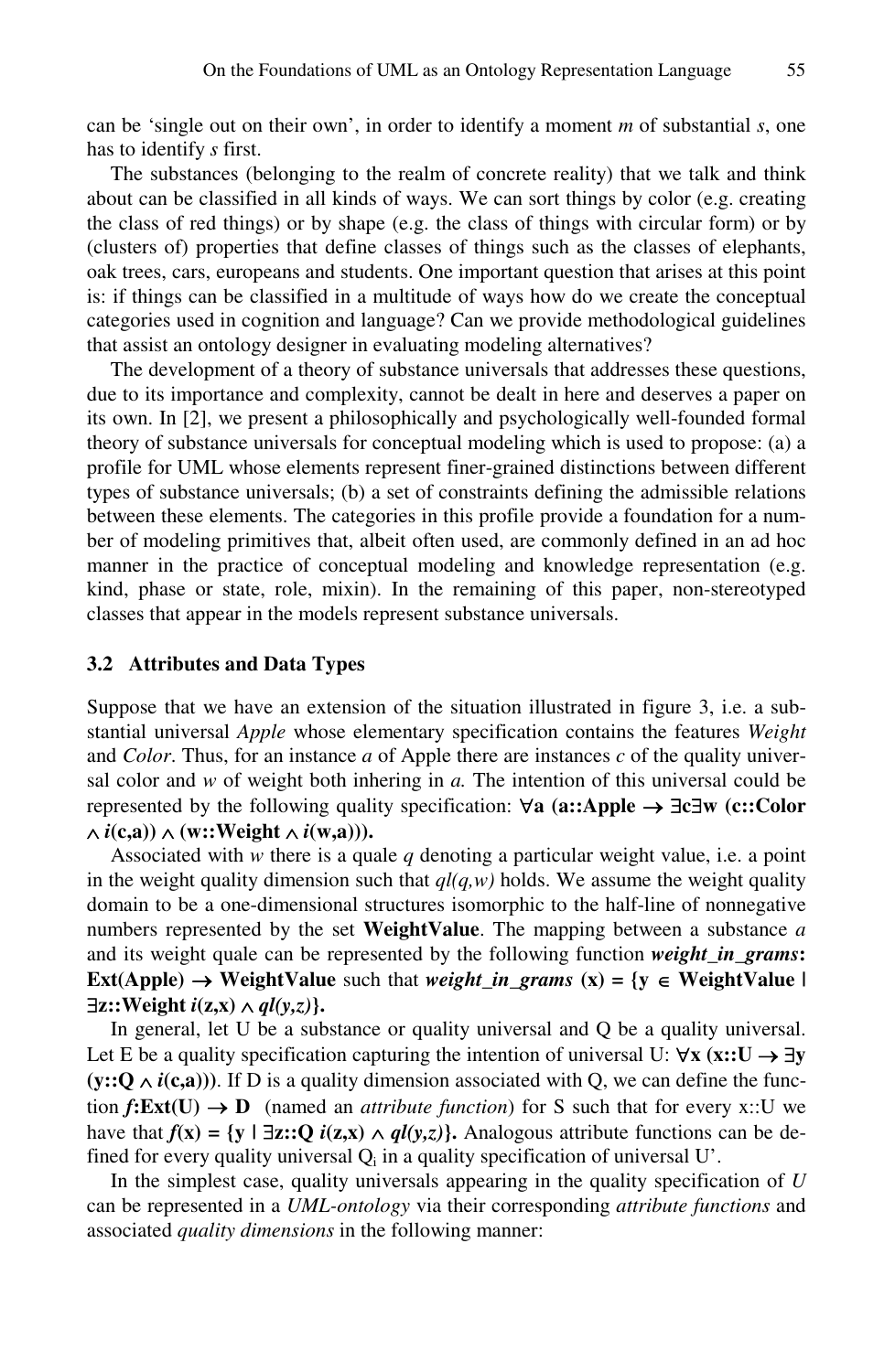**Principle 2:** Every attribute function associated to the elementary specification of the universal U may be represented as an attribute of the class  $C<sub>U</sub>$  (representation of the universal U) in a *UML-ontology*; every quality dimension which is the co-domain of one these functions may be represented as data types of the corresponding attributes in this *UML-ontology*.

In UML, *"a data type is a special kind of classifier, similar to a class, whose instances are values (not objects)...A value does not have an identity, so two occurrences of the same value cannot be differentiated"* [5, p. 95]. A direct representation of Apple's elementary specification in UML according to principle 2 maps the attribute function **weight\_in\_grams:Ext(Apple)->WeightValue** to an attribute weight\_in\_grams with data type WeightValue in class Apple (figure 4(a) and 4(b))**.**

In order to model the relation between the quality c (color) and its quale, there are other issues to be considered. As previously mentioned, the quality dimension associated with the Color universal is a three-dimension splinter (fig. 2) composed of quality dimensions hue, saturation and brightness. In DOLCE, these dimensions are considered to be indirect qualities, i.e., there are quality individuals h, s, b instances of quality universals Hue, Saturation and Brightness, respectively, that inhere in the color quality c (which in turn inheres in substance a). For this reason h, s, b are named indirect qualities of a. The intention of the universal Color could then be represented by the following specification:  $\forall$ **c** (**c**::**Color**  $\rightarrow$  **<b>hhsb** (**h**::**Hue**  $\land$  **i**(**h,c**))  $\wedge$ (s::Saturation  $\wedge$  i(s,c))  $\wedge$ (b::Brightness  $\wedge$  i(b,c))).

In this case, we can derive the following attribute functions from the features in this specification: (a) **hue:** Ext(Color)  $\rightarrow$  HueValue; (b) **saturation:** Ext(Color)  $\rightarrow$ **SaturationValue**; (c) **brightness:** Ext(Color)  $\rightarrow$  BrightnessValue. Together these functions map each quality of a color *c* to its corresponding quality dimension. One possibility for modeling this situation is a direct application of principle 2 to the Color universal quality specification. In this alternative, depicted in figure 4(a), the class Color directly represents the quality universal color and, its attributes the attribute functions *hue*, *saturation* and *brightness*.

Another modeling alternative is to use the UML construct of a data type to represent a quality domain and its constituent quality dimensions (figure 4(b)). In this case, first we define for the universal Apple an attribute function *color*: **Ext(Apple)**  $\rightarrow$ **HueValue**  $\times$  **SaturationValue**  $\times$  **BrightnessValue** such that  $color(x) = \{ \langle y, z, w \rangle \in$ **HueValue**  $\times$  **SaturationValue**  $\times$  **BrightnessValue**  $\mid \exists c::Color \ i(c,x) \land (y = hue(c))$  $\wedge$  (**z** = saturation(**c**))  $\wedge$  (**w** = brightness(**c**))}.

In figure 4(b), the data type fields *hue*, *staturation*, *brightness* do not represent attribute functions but values (qualia) that form the data type tuple so that the "instances"(members) of ColorValue are tuples  $\langle x,y,z \rangle$  where  $x \in H$ ueValue,  $y \in S$ aturationValue and  $z \in$  BrightnessValue (and it is unfortunate, in this sense, that UML uses the same notation for both). The *navigable end name color* in the association between Apple and ColorValue represents the attribute function *color* described above**.** *Navigable end names* are a suitable alternative mechanism for representing attribute functions since in UML they are semantically equivalent to attributes [5,p. 82].

One should notice that these two forms of representation do not convey the same information (a fact which we highlight by the use of different stereotypes): in figure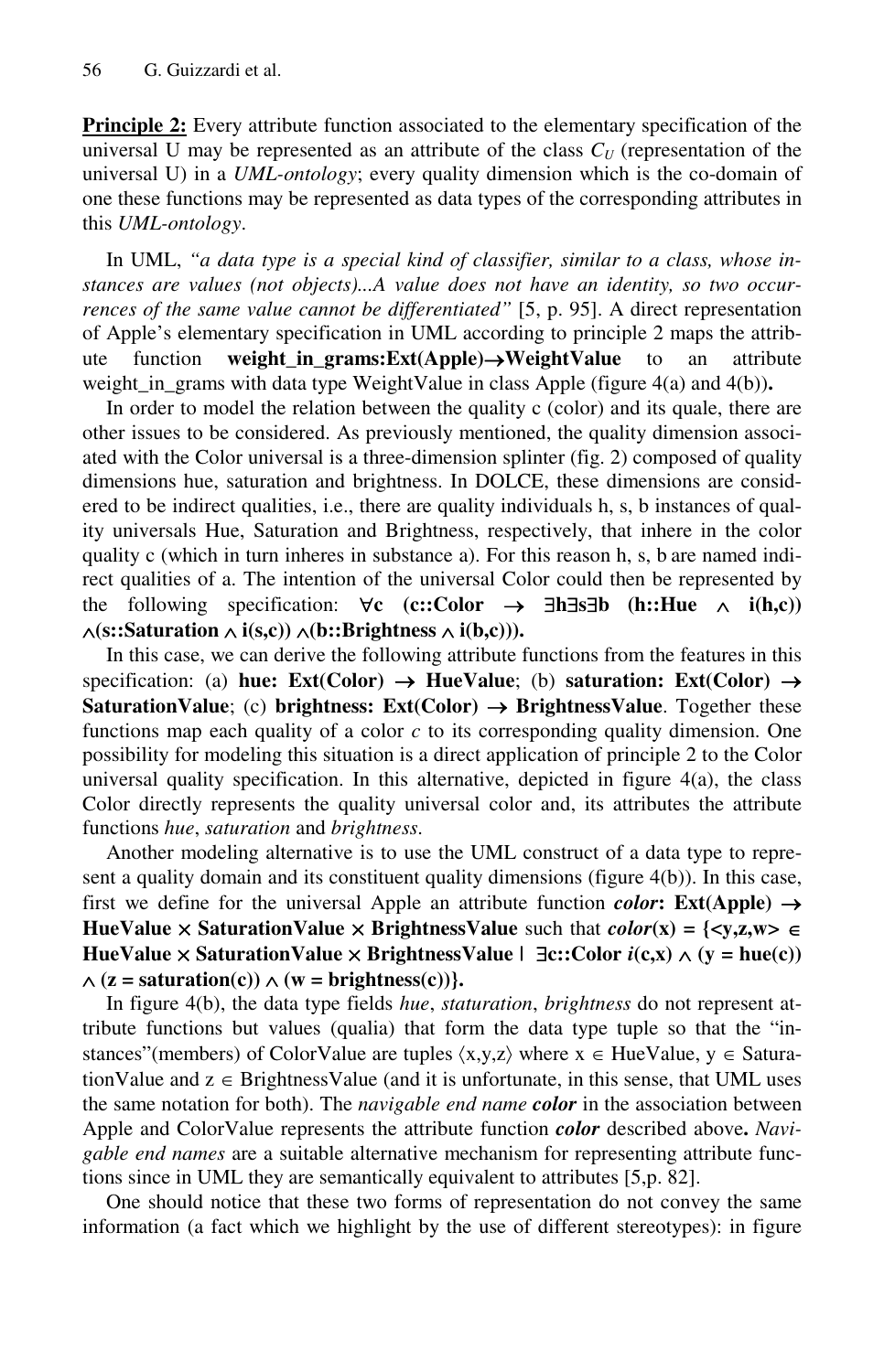4(a), color objects are one-sidedly existentially dependent on the individuals they are related to via the *inheres in* relation. These objects are *bonafide* individuals with a definite numerical identity. In figure 4(b), contrariwise, the members of the Color-Value are *pure values* that represent points in a quality domain. These values can qualify a number of different objects but they exist independently of them in the sense that a color tuple is a part of quality domain even if no object "has that color". Both representations are warranted, in the sense that ontologically consistent interpretations can be found in both cases and, which alternative shall be pragmatically more suitable is a matter of empirical investigation.



**Fig. 4(a).** Representing Quality Universals and indirect qualities



**Fig. 4(b).** Representing Qualia in a multi-dimensional quality domain

Notwithstanding, we believe that some guidelines could be anticipated. In situations in which the qualities of a quality all take their values (qualia) in a single quality domain (e.g. color), the latter alternative should be preferred due to its compatibility with the modeling tradition in conceptual modeling and knowledge representation. However, there are cases in which we want to directly represent the quality associated with a substance, not its qualia. An example of such a situation is depicted in Figure 5, which models the relation between a Hospital, its Patients, and a number of symptoms reported by these patients. Suppose an individual patient John is suffering from headache and influenza. John's headache and influenza are qualities inhering in John. Even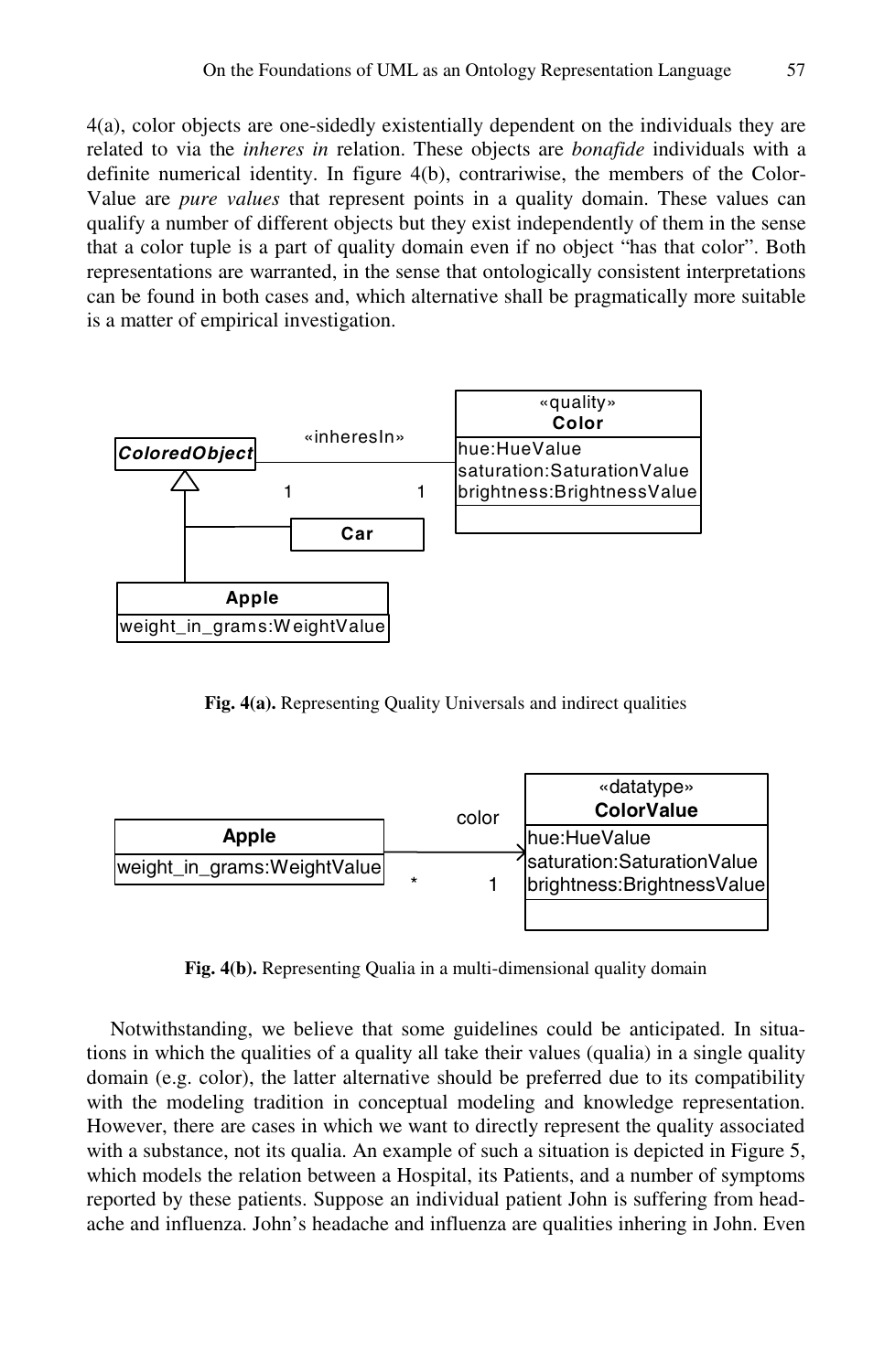if another patient, for example Paul, has a headache that is qualitatively indistinguishable from that of his, John's headache and Paul's headache are two different individuals. Moreover, instances of Symptoms can have qualities themselves (such as duration and intensity) and can participate in relations of, for example, causation or precedence. In figure 6, the quality universal Symptom is represented by a class construct decorated with the «quality» stereotype. The formal relation between Symptom and Patient is mapped to the *inherence* relation in the instance level, representing the existential dependence of a Symptom on a Patient. In other words, for an instance *s* of Symptom there must be a specific instance *p* of Patient associated with *s*, and in every situation that  $s$  exists  $p$  must exist and the inherence relation between the two must hold. One should notice that this formal relation has a semantics which is outside the usual interpretation of the association construct in UML. According to its standard usage, the multiplicity 1 in the Patient end only demands that, in every situation, symptom *s* must be related to *an* instance of Patient. The inherence relation, however, requires *s* to be always related to the *one and the same instance* of Patient. The difference between these two sorts of requirements is analogous to those marking the difference between essential and mandatory part-whole relations [1].

Finally, quality domains are composed of integral dimensions, which means that the value of one dimension cannot be represented without representing the values of others. By representing the color quality domain in terms of a quality universal (or data type) we can reinforce (via its constructor method) that its tuples will always have values for all the integral dimensions. Additionally, the representation of a quality domain should account not only for its quality dimensions but also for the constraints on the relation between them imposed by its structure. To mention another example, consider the Gregorian calendar as a quality domain (composed of the linear quality dimensions days, months and years) in which date qualities can be represented. It is clear that the value of one dimension constrains the value of the others in a way that, for example, the points [31-April-2004] and [29-February-2003] do not belong to this quality structure. Once more constraints represented on the constructor method of a «quality» class (or data type) can be used to restrict the possible tuples that can be instantiated.



**Fig. 5.** Representing Quality Universals and Formal Relational Universals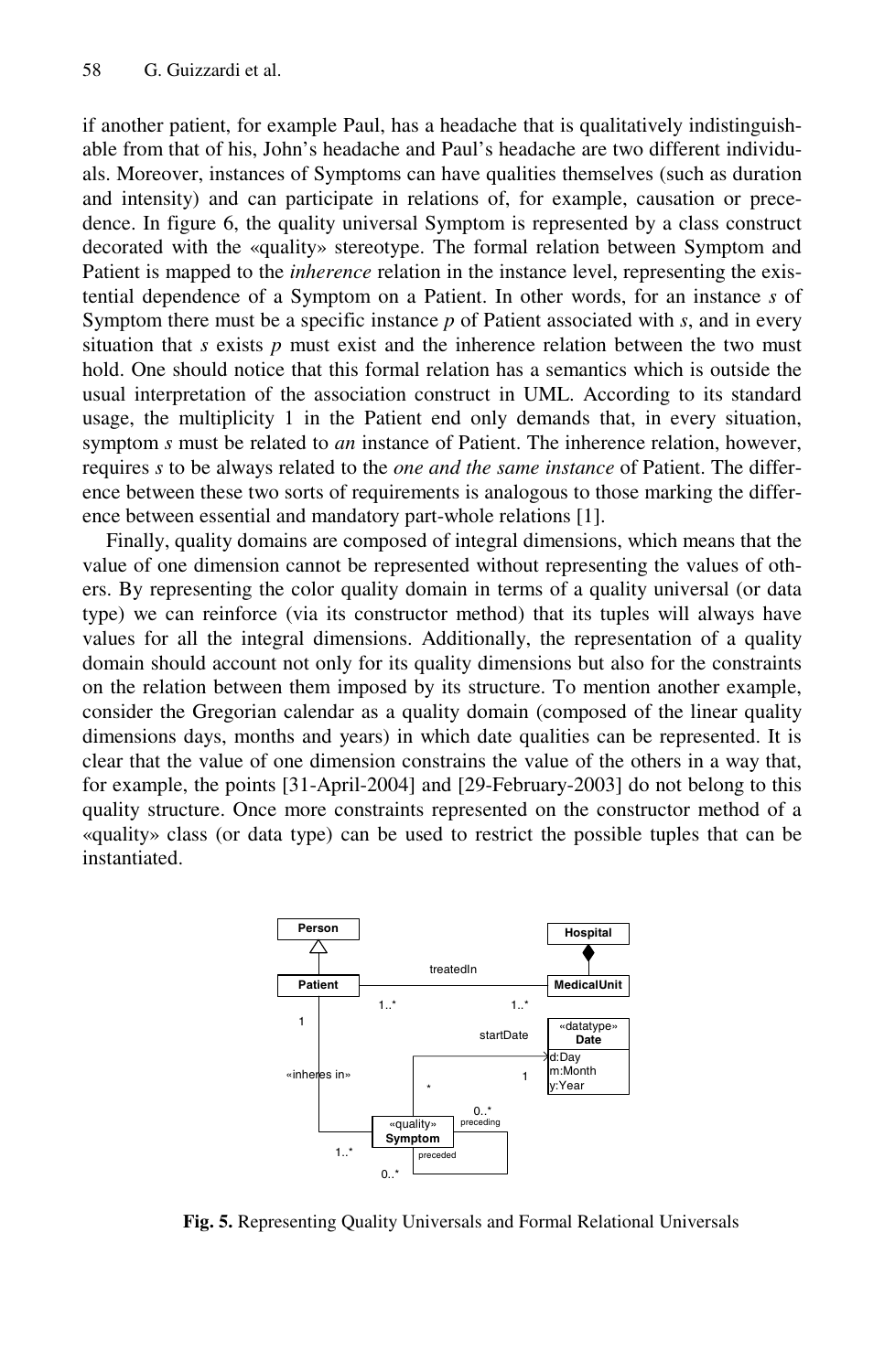In the sequel, we observe the following principle between quality domains and their representation in terms of data types:

**Principle 3:** Every quality dimension D associated to a quality universal Q may be represented as a data type DT in a  $UML\text{-} ontology$ ; A set of integral dimension  $D_1...$  $D_n$  (represented by data types  $DT_1...DT_n$ ) constituting a quality domain QD can be grouped in data type W representing QD. In this case, every quality dimension  $D_i$  of  $QD$  may be represented by a field of W of type  $DT_i$ . Moreover, the relations between the dimensions  $D_i$  of QD may be represented by constraints relating the attributes of data type W.

#### **3.3 Associations**

In the UML, the ER concept of a relationship type is called association. "An association defines a semantic relationship between classifiers. *The instances of an association are a set of tuples relating instances of the classifiers.… An instance of an association is a link, which is a tuple of instances drawn from the corresponding classifiers".* The OMG UML Specification is somehow ambiguous in defining associations. An association is primarily considered to be a 'connection', but, in certain cases (whenever it has 'class-like properties'), an association may be a class: "An association class is an association that is also a class. It not only connects a set of classifiers but also defines a set of features that belong to the relationship itself and not any of the classifiers."

An association A between the classes  $C_1, \ldots, C_n$  of a UML-ontology can be understood in our framework as a relation (relational universal) *R* between the corresponding universals  $U_1, \ldots, U_n$  whose extension consists of all tuples corresponding to the links of A. In figure 5, an example of a formal relation is *precedence*. Precedence is a partial order relation between symptoms that depends only on the starting moment of each of them. The relation *treatedIn* between *Patient* and *MedicalUni,* contrariwise, requires the existence of a third entity, namely a *Treatment* process, in order for the relation to hold. This latter case can be modeled in our framework as follows: Let *treatedIn* be a binary material association corresponding to a relator universal *Treatment* whose instances are individual treatment processes. These individual *treatment* processes connect two individuals: a *patient*, say *John*, and a *MedicalUnit*, say *TraumaUnit#1*. Thus, **[John, TraumaUnit#1]:R**<sub>treatedIn</sub>(Person, MedicalUnit). Since *John::Person* and *TraumaUnit#1::MedicalUnit*, and there is a specific treatment process *t::Treatment* we have the fact:  $\langle \textbf{t}: \textbf{John}, \textbf{TraumaUnit} \textbf{#1} \rangle$ .

We obtain the definition for the tuple [a<sub>1</sub>,a<sub>2</sub>] being a link of the association *treatedIn* between *Person* and *MedicalUnit*:  $[a_1, a_2]$ :  $R_{treatedIn}$  (Person, MedicalUnit)  $\leftrightarrow$  $a_1$ ::Person  $\wedge$   $a_2$ ::MedicalUnit  $\wedge$   $\exists t$ (t::Treatment  $\wedge$   $\langle t: a_1, a_2 \rangle$ ::F(Treatment)).

We can now state the following principles regarding the representation of formal and material relations in a *UML-ontology*:

**Principle 4:** In a *UML-ontology*, any formal relation universal  $R_F$  of the domain may be represented as a standard association whose links represent the tuples in the extension of  $R_F$ . Conversely, a material relation  $R_M$  of the domain may be represented in a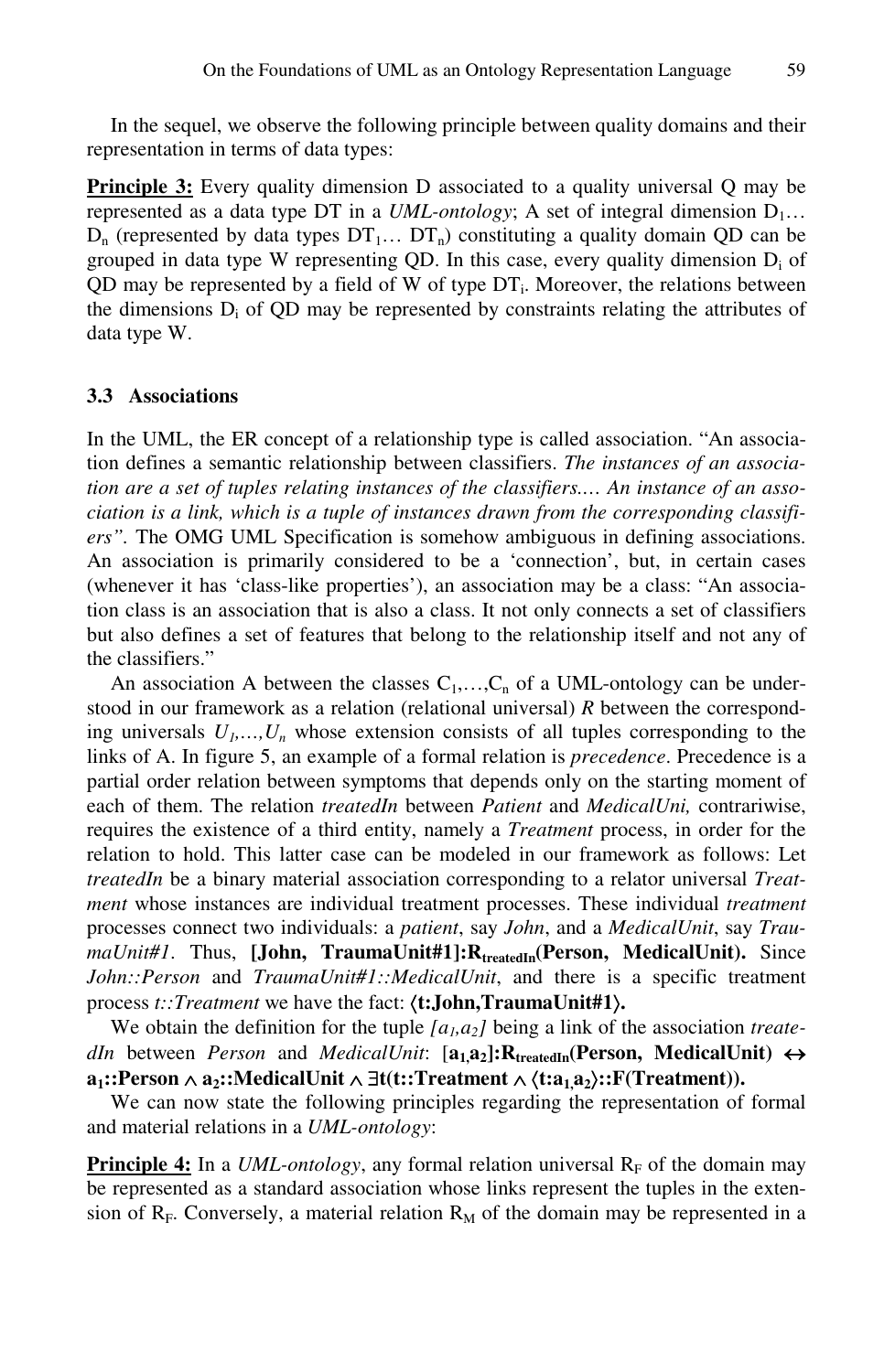*UML-ontology* by representing the *relator universal* associated with the relation as an association class.

There is a specific practical problem concerning the representation of *material relations* as standard associations that supports the modeling choice represented in this principle. This problem, pointed by Bock and Odell in [14], is caused by the fact that the standard notation collapses two different types of *multiplicity constraints*. Let us take, for instance, the association *treatedIn* depicted in figure 6. The model states that each Patient can be treated in one-to-many Medical Units and that each medical unit can treat one-to-many patients. However, this statement is ambiguous since many different interpretations can be given to it, including the following: (i) a patient is related to only one treatment to which participate possibly several medical units; (ii) a patient can be related to several treatments to which only one single unit participates; (iii) a patient can be related to several treatments to which possibly several medical units participate; (iv) several patients can be related to a treatment to which several medical units participate, and a single patient can be related to several treatments. The cardinality constraint that indicates how many patients (or medical units) can be related to one instance of Treatment is named *single-tuple* cardinality constraints. *Multiple-tuple* cardinality constraints restrict the number of treatments a patient (or medical unit) can be related to. By modeling the relator universal *Treatment* as an association class one can explicit represent both types of constraints. A version of figure 5 adopting this principle is presented in figure 6.

This problem is specific to material relations. Extensional formal relations are sets of tuples, i.e. an instance of the relation is itself a tuple with predefined arity. In formal relations, cardinality constraints are always unambiguously interpreted as being *multiple-tuple* (since there is no point in specifying single-tuple cardinality constraints for a relation with predefined arity). Hence, formal relations can be suitably represented as standard UML associations. One should notice that the relations between Patient and Treatment, and Medical Unit and Treatment are formal relations between universals (*inheres in*). This is important to block the infinite regress that arises if material relations are required to relate these entities.



**Fig. 6.** Representing Material Relational Universals

In the same way as qualities, relators can have their own inhering moments (e.g. Duration, as a quality associated to the universal Treatment, in fig. 6) or they can be used as a foundation for other relations such as, for instance, a relator universal *Invoice* whose instances connect particular Treatments and Payers.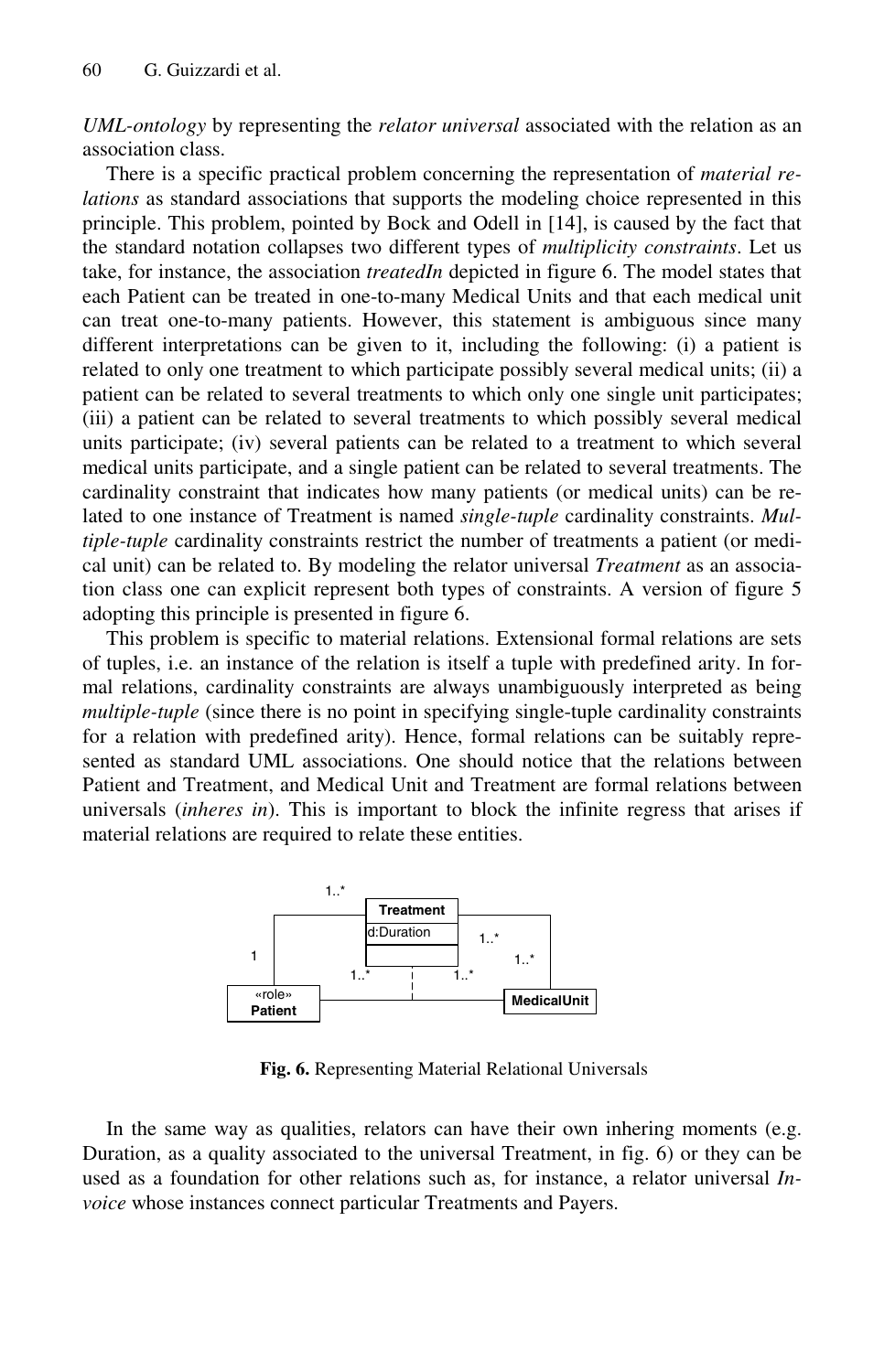# **4 Final Considerations**

The development of a well-grounded, axiomatized upper level ontology is an important step towards the definition of real-world semantics for ontology representation diagrammatic languages. In this paper, we use the General Formalized Ontology underlying the language GOL to evaluate the ontological correctness of UML as an ontology representation language, and to develop guidelines that assign well-defined ontological semantics to UML constructs. In particular, we focus on the ontology representation most basic primitives: class, attribute, data types and association.

However, despite the importance of these modeling constructs, there is still a deficiency of methodological support for helping the user of the language deciding how to model the elements of a given domain. For example, as reported in [15], the same real-world phenomena (e.g. Marriage) can sometimes be modeled as a class, a relation or an attribute. This situation is made worse by the fact that there is not in the literature a shared agreement on the ontological meaning of these constructs. To cite one example: in a series of papers (e.g.  $[15,16]$ ) the proponents of the BWW (Bunge-Wand-Weber) approach claim that universals whose instances are properties (moments) should not be modeled as classes in a conceptual model of the domain. This claim is contested by Veres and Hitchman in [17] who employ Jakendoff's Semantic Structures [18] as well as empirical results from modeling sections with practioneers. In this paper, by presenting a principled interpretation for what an association is supposed to denote, we show that representing relational moments as classes is not only ontologically correct but also beneficial from a practical point of view.

In sum, the work presented here is part of larger effort that aims at developing: (i) a formal ontological framework that can be used as a system of domain-independent meta-level categories to provide ontological semantics for ontology representation languages [3,4]; (ii) a set of well-founded methodological tools (language extensions, guidelines, profiles and design patterns) that contribute to the discipline of ontological engineering [1,2].

## **References**

- 1. Guizzardi, G., Herre, H., Wagner G.: Towards Ontological Foundations for UML Conceptual Models. 1st International Conference on Ontologies Databases and Applications of Semantics (ODBASE), USA, 2002.
- 2. Guizzardi, G., Wagner G., Guarino, N., van Sinderen, M. An Ontologically well-Founded Profile for UML Conceptual Models, 16th International Conference on Advanced Information Systems Engineering (CAiSE), Latvia, 2004.
- 3. Degen, W., Heller B., Herre H., Smith, B.: GOL: Towards an axiomatized upper level ontology.  $2<sup>nd</sup>$  International Conference of Formal Ontologies and Information Systems (FOIS'01), USA, 2001.
- 4. Heller, B., Herre, H. Ontological Categories in GOL. Axiomathes 14: 71-90 Kluwer Academic Publishers, 2004.
- 5. Object Management Group, UML 2.0 Superstructure Specification, Doc.# ptc/03-08-02, Aug. 2003.